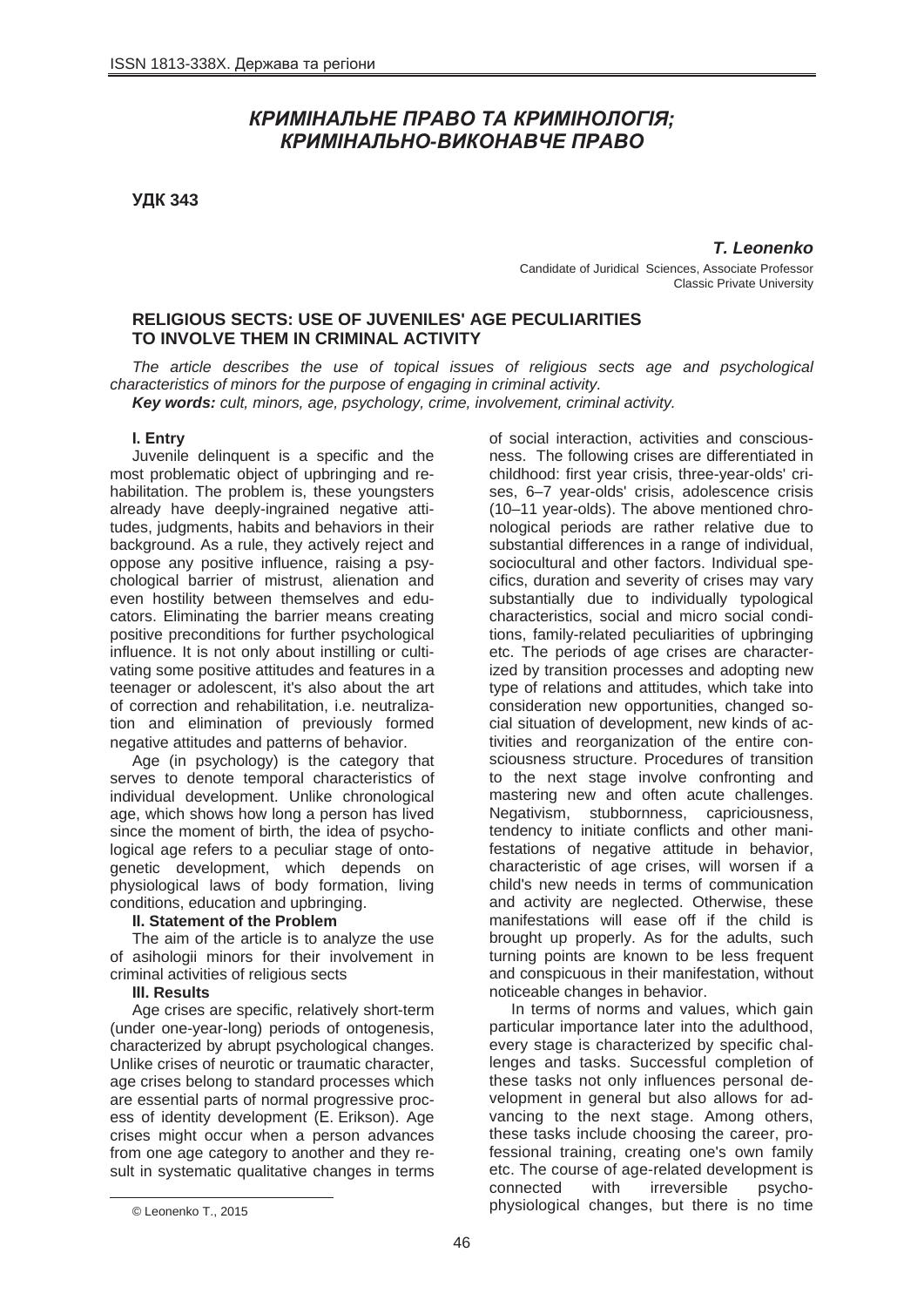correlation between closely interrelated lines of physical (physiological), psychic and social development of an individual. The uneven pace of these sides development often results in discrepancies in the degree of physical, psychological or social maturity of an individual, calling forth such phenomena as acceleration, psychophysical and personality infantilism, mental retardation and others. Chronological boundaries of psychological age characteristics significantly vary depending on the sociocultural, economic and other factors.

There can be no fixed or stated age boundaries for age-specific development, as these boundaries are flexible, fickle, depend on historical situation and vary in different socio-economic conditions of identity development.

Contemporary scientists identify two main stages of identity development. The first one – early adolescence – is the stage of human development in the period from 11–12 to 15 years. The second one – adolescence – takes place between 15–18 years. Early adolescence is the time of intense identity formation, its enrichment by way of absorbing moral and intellectual values. It is the period of profound changes in mental activity, of body changes and physiological advancement. This is the age of the first truly self-administered, independent actions, first responsible decision making, and first serious friendship. But it is also the age when adolescents neglect social norms and demands, disrespect their elders, express cynicism, introversion, stubbornness. Early adolescence is probably the most controversial and dynamic period in human life.

Adolescence is defined as a transitional stage. It is not surprising, as an adolescent is a person who is in a state of transition from childhood to adulthood, from immaturity to maturity. Therefore, it is associated with contradictory behavior and instability, abrupt fluctuations from naive childish reactions to seriously motivated actions. As a rule, adolescents do not have any consistent and resolute course of behavior. Therefore they are particularly vulnerable to various kinds of influence, including those that lead off the right path and sometimes are the cause of serious misdoings and deviations from social norms of moral, resulting in breakdowns, moral disruption and decay of personality.

The transition from childhood to adolescence is associated with the serious reappraisal of values. This is reflected in the fact that thoughts and attitudes inherent in childhood are replaced by more mature, independent (or claiming to be independent) judgments, new estimates of the reality. The urge towards self-assertion and independent activity is

growing, too. At the same time there are often discrepancies (differences) between the previous and newly acquired judgments and estimates. This produces duality and contradictions in assertions and conclusions, pronounced attempt to dissociate themselves from everything childish, disrespect of age authority, aversion to ungrounded restrictions and so on.

Inner conflicts, acute sensitivity and vulnerability of adolescents, superficiality of their identity and self-esteem, lack of sustained interests determine adolescents' particular exposure to certain conditions. They have not yet developed the ability to assess information critically and selectively. As a result, different, sometimes even accidental circumstances may impose a deep imprint on the inner world and behavior of adolescents.

The desire for self-assertion is inextricably linked with significant changes in different spheres of adolescents' life and activities, in their psychology, their physical development. In this period young people begin to systematically master the fundamentals of science, which, in turn, requires changes in the usual patterns of working and thinking, reconsideration of attention and new techniques of memorizing. Adolescents form new feature – they get independent. Awareness of their own spiritual and physical strength naturally causes assertion of self-esteem. This feeling is based on the fact that young people are able to set and to solve some practical tasks.

Early adolescence is the period when all spiritual and physical strength of the individual flourish. It is the time when young people achieve the degree of mental, ideological and social maturity, which makes them capable of self-reliant work and social life and activity.

The new conditions of life and work significantly change the position of adolescents among other people around them, leading to an increase in the degree of their independence and activity. There are also significant changes in the spiritual life of young people. Psychologists, in particular, note the further development of mental activity. The way of thinking in late adolescence age differs from the way of thinking in early adolescence by higher level of generalization, capability of deeper understanding of the laws of the world around them.

Acceptance of rules and norms of behavior is inextricably linked with the process of young people gaining moral consciousness. It is in adolescence that people advance from knowing basic moral concepts to in-depth recognition of the most complicated moral categories – obligation, honor, social welfare, religion etc. During this period people begin to understand not only the subtlest shades of many moral concepts, but most importantly – the moral palette of different actions of other people as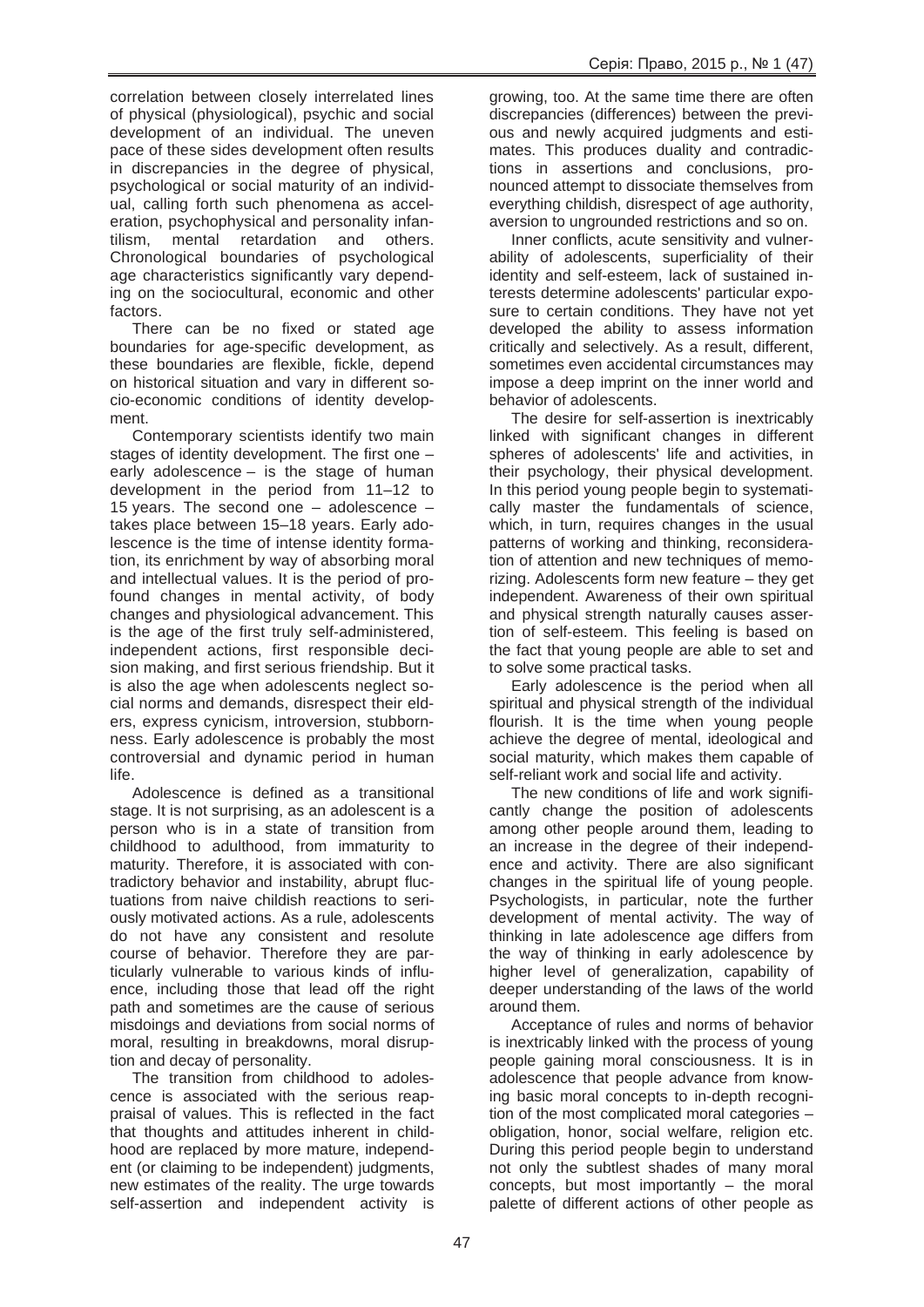well as their own actions. Hence we observe the high-level moral sensitivity of adolescents, their assessment and self-assessment. Sometimes these qualities become distorted. Thus, adolescents are morally exacting and over demanding, which often manifests itself in exaggeration of any cases of injustice, dishonesty, unscrupulousness. Strict assessment is expressed in straightforwardness, unconditional condemnation in categorical and sometimes offensive to others judgments and conclusions.

The formation of moral consciousness is accompanied with the formation of religious belief, which has a great influence on the motivation of adolescents. These motifs are increasingly filtered through moral evaluations, increasingly "filled with" specific and important for the individual life contents. This is directly reflected in the choice of course of action in a variety of situations, displayed in courses of actions, in desire to enforce the decision made. Thus, adolescence is the relevant risk zone, when a juvenile is more than ever helpless and vulnerable to criminal suggestion as to the benefits of a particular religion.

## **IV. Findings**

In Ukraine it is prohibited by law to involve minors and juveniles in any activities of religious organizations without the consent of their legal representatives. This prohibition stems from the fact that religious sects exercise techniques of dangerous psychological impact and other manipulations with emotional and volitional constituents of psychic setup using emotional overload, stress, individual susceptibility to suggestion, insufficient mental development and immaturity, which leads to loss of social goals and values, lower self-esteem, and mental disorders.

Examples of such organizations, built on control over their members' behavior, include Unification Church, Church of Scientology, Cult of Satanism, Transcendental Meditation movement, White Brotherhood.

The prohibition aroused great response. Some members of society perceived this provision as legal restrictions on the activities of those denominations that work with children and adolescents classified as disadvantaged groups (alcoholics, drug addicts, orphans etc.). The question arises: who has the right to grant permission to involve these children in the work of religious organizations? In any case, the very fact that the government has paid attention to this problem is a step forward in the protection of juveniles' rights.

In some cases, religious juvenile delinquency is a specific, sad indicator of adverse conditions of adolescents' life and upbringing in the family.

The most important factors that affect the formation of personality in the family are:

- Being brought up in a one-parent family
- Having problems in family life setup, especially in terms of moral, psychological atmosphere of family relationships
- Having relationship problems between parents and children, especially being unattended and not cared for

It is impossible to overestimate the damage caused to fight against crime by adult instigators and organizers of juvenile crimes. But we can not deny that they often involve in criminal activity the juveniles already predisposed and to some extent prepared for this. In addition, the fact that a crime has been committed by a juvenile indicates that there is a high social danger of religious groups' activities which inspire and provoke juveniles to commit crimes.

As a rule, juveniles join criminal groups (sects) voluntarily, without external coercion. Indeed, there are some aspects of criminal group psychology which are undoubtedly attractive to juveniles: pseudo-romantic, pseudoheroism, unconventional and often cynical ideas and judgments on various phenomena, straightforward judgment on the aspects of life considered to be social taboos, etc. Being exposed to the influence of this psychology, juveniles' views and opinions about other people, society in general, personal or social goals and objectives start transforming considerably. Ultimately, the negative impact of the group logically results either in occasional crimes or in systematic socially dangerous group actions.

Thus, anti-social manifestations of juvenile delinquency are closely connected with the existence of criminal groups (sects). These groups represent extremely negative impact of disadvantaged family conditions on adolescents, as well as negative impact of direct domestic environment – neighbourhood, street criminals etc. When juveniles don't find understanding in their families or schools they compensate it with "understanding" and "help" in religious sects. The sect treats such youngsters with care and consideration, responding to their interests and values. It is crucial for any sect not to lose potential members and direct their activity to required goal.

Thus, there is a whole range of factors that determine the formation of a juvenile delinquent. Some of them act as direct causes of criminal actions – they determine the process of forming socially harmful impulses and infringements, as well as specifics of their implementation in socially dangerous actions and deeds. Other factors act as conditions that determine retention of these causes and facilitate their manifestation in juvenile delinquency. They tend to enhance the influence of the causes of delinquency and are in fact key factors that allow for realization of the causes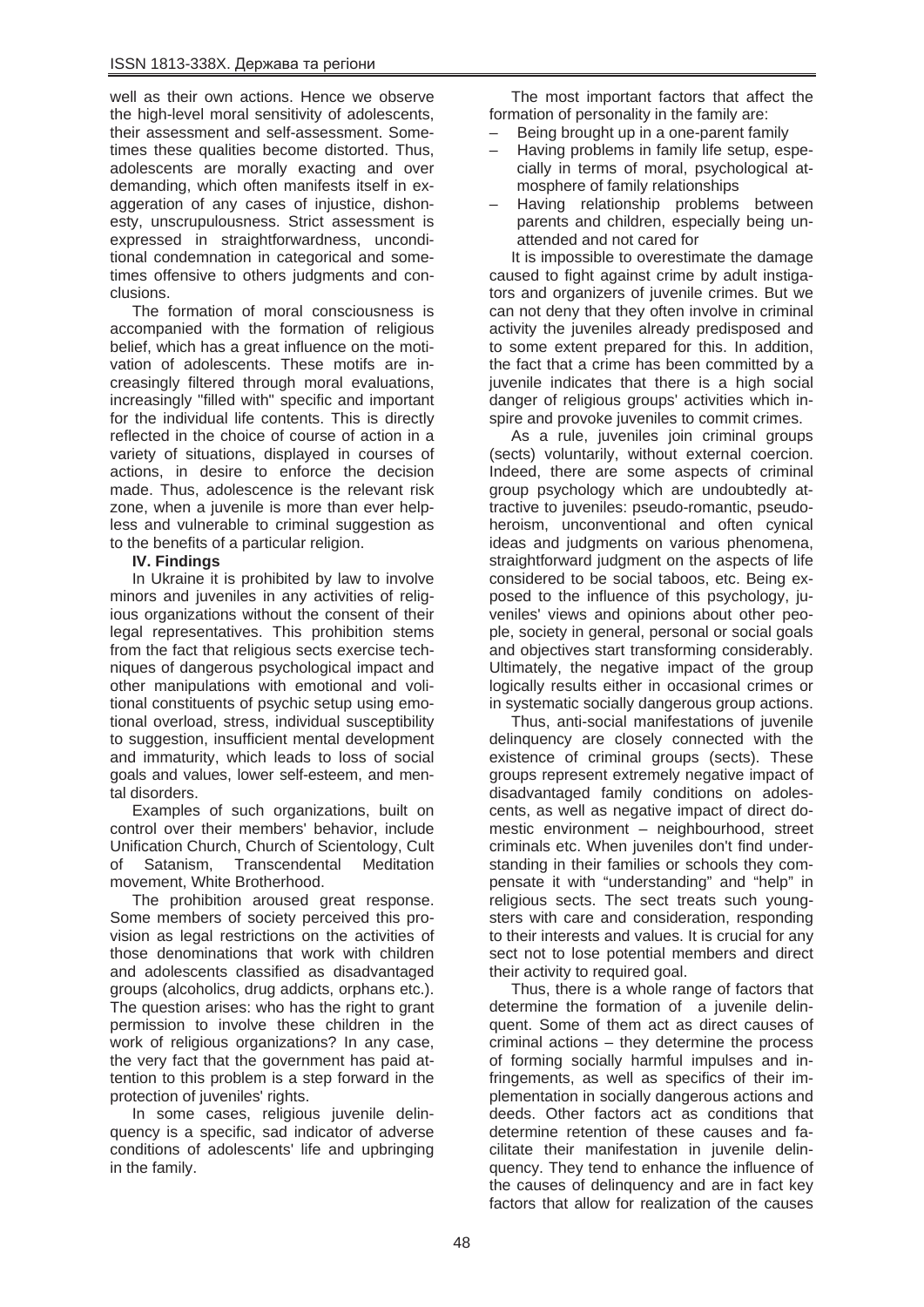of socially dangerous actions on the part of adolescents.

The first group includes negative factors of familylife and upbringing. Whichever category of juvenile delinquents is under study, all of them received their first negative content in everyday family life. This environment adds to the program of adolescent's incentives and behavior those negative traits that manifest themselves later in criminal and immoral actions.

The second group includes factors of the educational process in schools, colleges, and at work. Defects of this type of education alone can be enough to exert negative influence on adolescents' behavior. But in those cases when a youngster is additionally exposed to negative influence of family relations, there builds up a strong basis for the development of a socially dangerous individual.

Juvenile offender is a fickle and dynamic personality. Even quick study reveals odd inconsistency of judgments, opinions and motives, erratic behavior, illogical deeds and actions, etc. Delinquent's psychology represents a unity of incompatibility: duality and contradictoriness of personality basis, attitude to society, to the people around, to the norms and rules of conduct.

It goes without saying, that psychic inconsistency is inherent to adolescent psychology in general and even to young age psychology to some extent. Moreover, in this age the identity formation can occur only through overcoming internal conflicts based on their unity and struggle.

Thus, the propensity of a juvenile to commit crime on religious grounds in some cases is not the juvenile's fault but the responsibility of the environment, including parents, teachers, carers, nongovernmental organizations and the state in general. Negligence, lack of interest in the child, ignoring his/her life, interests and problems – these can all become forces pushing a young person to committing a crime. Religious organizations involved in criminal activities always admit these "problem" children and use them with criminal purposes.

When juveniles feel that they natter, listened to, directed and treated as individuals, they are ready to do whatever it takes to get what they think is care and family love. Juveniles' identity is pliable, it can be easily affected and used to reach one's own goals.

It is possible to reform juveniles who are members of totalitarian sects and have not committed a crime (though were ready to do it). Responsibility for this rests on those who once "pushed" that child towards being a

member of the sect. Only adults' legal awareness, their professionalism can help prevent a juvenile from committing a crime. Correctional work should begin before a juvenile becomes a criminal and can be convicted.

Therefore, prevention of crime should not begin with the application of penalties, but with overcoming educational negligence of a juvenile as a result of various abnormalities in his/her personality development.

## **References**

- 1. Бернс Р. Развитие Я-концепции и воспитание / Р. Бернс. – Москва, 1986. – 543 c.
- 2. Бочелюк В. Й. Кримінально-виконавча психологія / В Й. Бочелюк, Т. А. Денисова. – Київ, 2008. – 325 с.
- 3. Валицкас Г. К. Самооценка у несовершеннолетних правонарушителей / Г. К. Валицкас, Ю. Б. Гиппенрейтер // Вопросы психологии. – 1989. – № 5. – С. 45–55.
- 4. Долгова А. И. Социально-психологические аспекты преступности несовершеннолетних / А. И. Долгова. – Москва, 1981.  $-269$  c.
- 5. Королев В. В. Психические отклонения у подростков правонарушителей / В. В. Королев. – Москва, 1992. – 301 с.
- 6. Леонгард К. Акцентуированные личности / К. Леонгард; пер. с нем. – Киев,  $1981. - 305$  c.
- 7. Майерс Д. Социальная психология / Д. Майерс. – Санкт-Петербург, 1997. – 306 c.
- 8. Ремшмидт Х. Подростковый и юношеский возраст. Проблемы становления личности / Х. Ремшмидт. – Москва,  $1994. - 276$  c.
- 9. Фельдштейн Д. И. Психология становления личности / Д. И. Фельдштейн. – Москва, 1994. – 301 с.
- 10. Фромм Э. Анатомия человеческой де- $CTDYKTUBHOCTU / 3.$  Фромм. – Москва,  $1994. - 411$  c.
- 11. Хекхаузен Х. Мотивация и деятельность : в 2 т. / Х. Хекхаузен. – Москва, 1986.
- 12. Хьел Л. Теории личности / Л. Хьел, Д. Зиглер. – Санкт-Петербург, 1997. –  $332 c.$
- 13. Эриксон Э. Идентичность: юность и кризис / Э. Эриксон. – Москва, 1996. – 422 c.
- 14. Юнг К. Конфликты детской души / К. Юнг. – Москва, 1995. – 279 с.
- 15. Юридична енциклопедія / відпов. ред. Ю. С. Шемшученко. – Київ: Українська енциклопедія імені М. П. Бажана, 2000–  $2001. - T. 1 - 5.$

*ɋɬɚɬɬɹ ɧɚɞɿɣɲɥɚ ɞɨ ɪɟɞɚɤɰɿʀ 15.01.2015.*